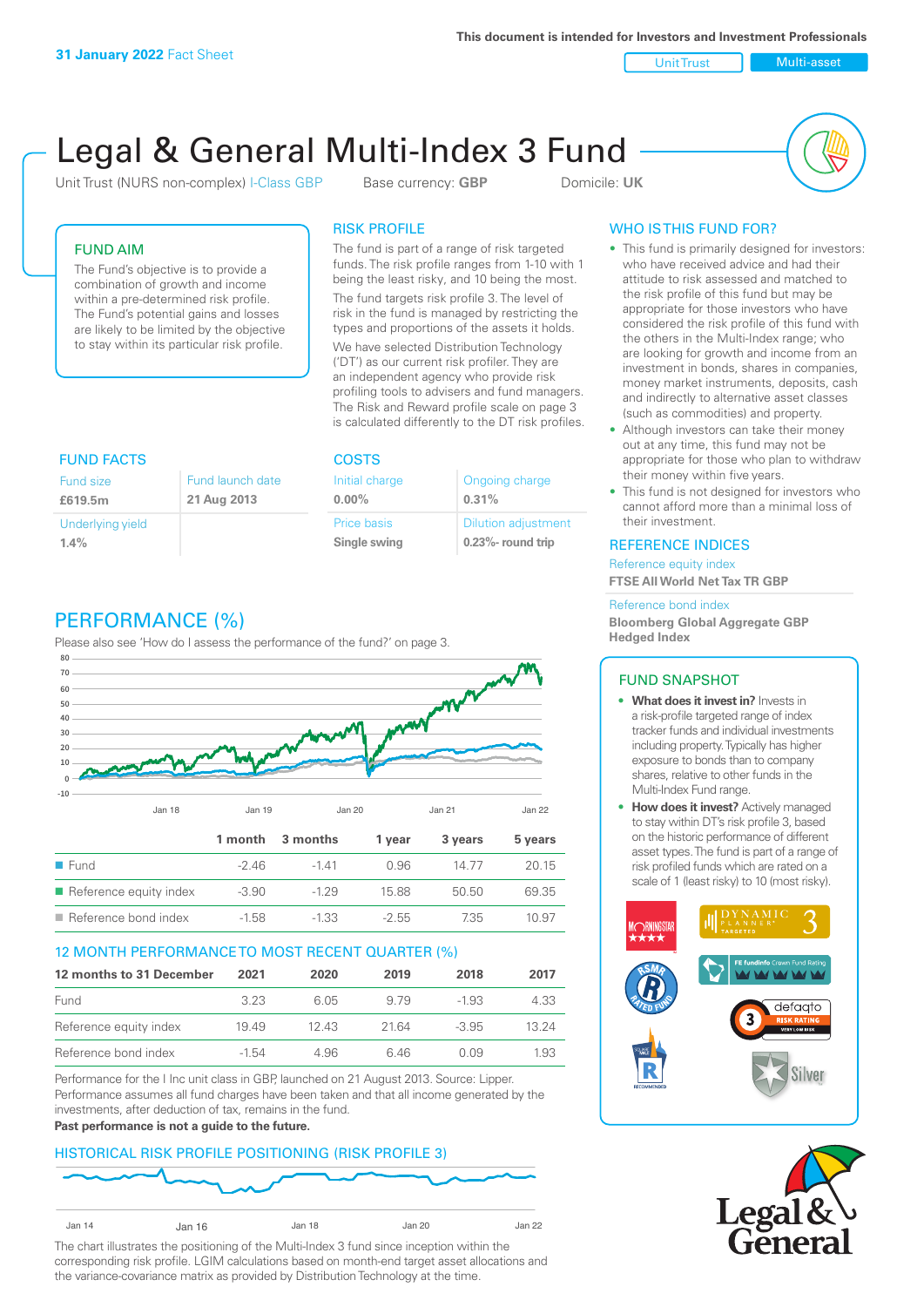# Legal & General Multi-Index 3 Fund

Unit Trust (NURS non-complex) I-Class GBP

# PORTFOLIO BREAKDOWN

All data source LGIM unless otherwise stated. Totals may not sum due to rounding.





#### FUND MANAGERS

The fund managers have responsibility for managing the multi-index fund range. They are part of the Multi-Asset Funds (MAF) team in LGIM. This team focuses on designing and managing multi-asset funds that are tailored to match the specific objectives of various client types. The team sits within a wider Asset Allocation team which combines both depth of experience with a broad range of expertise from different fields, including fund management, investment consulting and risk management roles.

# TOP 10 HOLDINGS (%)

| Cash                                                   | 16.0 |
|--------------------------------------------------------|------|
| L&G All Stocks Gilt Index Trust                        | 13.5 |
| L&G Sterling Corporate Bond Index Fund                 | 8.5  |
| <b>LGIM Global Corporate Bond Fund</b>                 | 7.0  |
| <b>L&amp;G UK Index Trust</b>                          | 5.0  |
| L&G Japan Index Trust                                  | 3.5  |
| <b>L&amp;G US Index Trust</b>                          | 3.3  |
| L&G Global Infrastructure Index Fund                   | 2.8  |
| L&G Global Emerging Markets Index Fund                 | 2.5  |
| L&G Emerging Markets Government Bond (US\$) Index Fund | 2.5  |